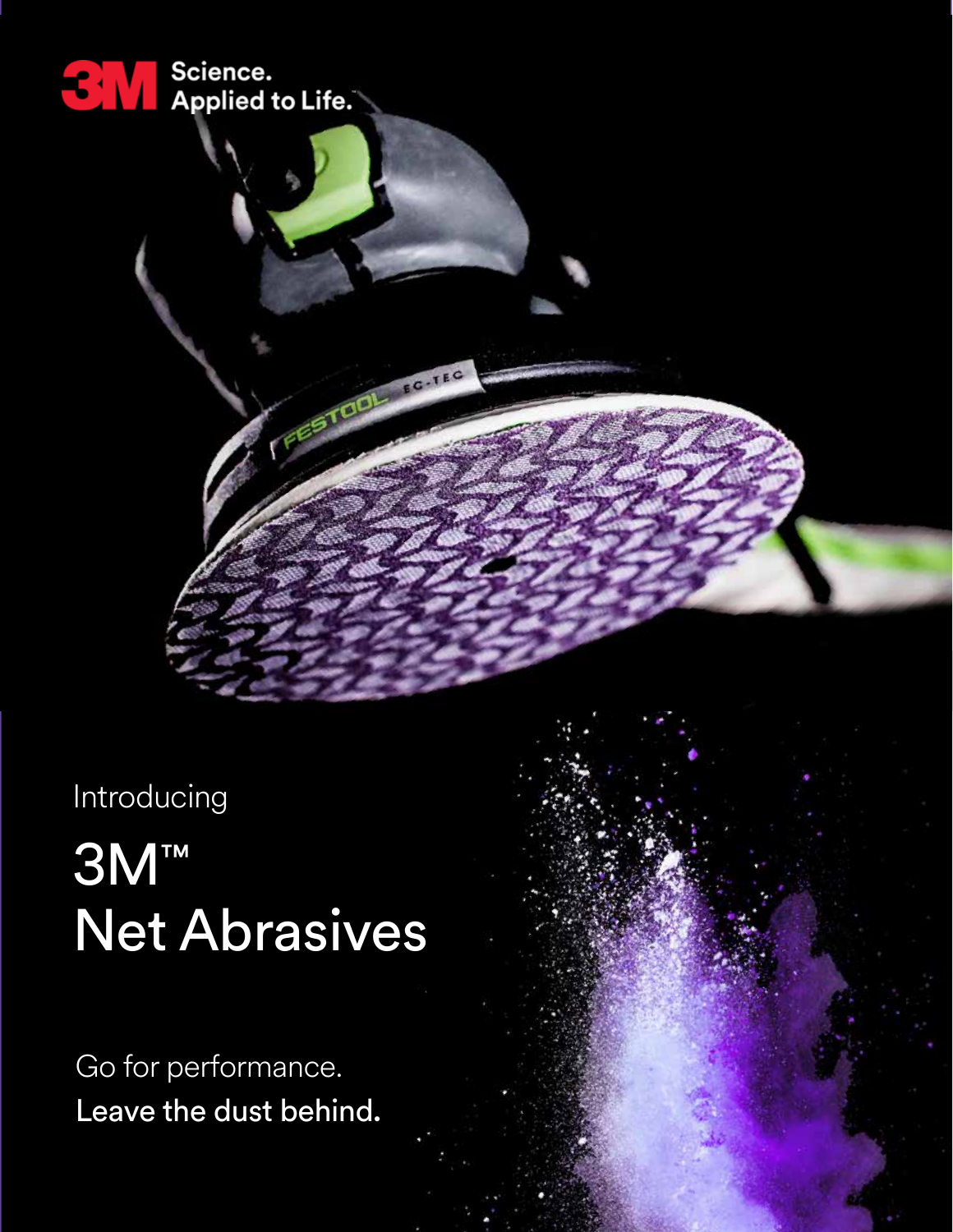

## **Premium**  3M™ Cubitron™ Net Abrasives

## **Advanced**  3M™ Blue Net Abrasives

Using the right abrasives can allow shops to improve productivity and help eliminate rework. Our dust extraction systems paired with our new 3M Net Abrasives can change the way shops work.

Choose the level that meets your shop's needs.

In abrasives, premium quality has a name: 3M™ Cubitron™ II. We're reinventing abrasives with innovative mesh technology coupled with 3M Precision Shaped Grain, so that you no longer have to compromise between peak performance and dust extraction.

This is the surge in productivity you've been asking for. 3M™ Blue Net Abrasives feature an engineered ceramic mineral blend for best-inclass performance and dust extraction at a mid-tier price point.

MUIMBAc PREMIUM

ADVANCED ADVANCED

|  | -                                                                                                       | ۰.                                                     |  |
|--|---------------------------------------------------------------------------------------------------------|--------------------------------------------------------|--|
|  | ٠<br>-<br>--<br>÷<br><b>Contract Contract Contract</b><br>e.<br>-<br>. .<br><br>٠<br>٠<br>٠<br>÷<br>. . | ٠<br>٠<br>_<br>×.<br><b>Barnet</b><br>٠<br>٠<br>٠<br>٠ |  |

|        | 3M™ Hookit™ Attachment                           |                                              |                                              |                                                     |                                                      |                                                       |                                                        |  |  |
|--------|--------------------------------------------------|----------------------------------------------|----------------------------------------------|-----------------------------------------------------|------------------------------------------------------|-------------------------------------------------------|--------------------------------------------------------|--|--|
| Grade  | 8" Net Disc<br>25 Discs/Carton<br>6 Cartons/Case | 6" Net Disc<br>50 Discs/Roll<br>6 Rolls/Case | 5" Net Disc<br>50 Discs/Roll<br>6 Rolls/Case | <b>3" Net Disc</b><br>50 Discs/Roll<br>6 Rolls/Case | <b>Net Sheet Roll</b><br>70 mm x 10M<br>6 Rolls/Case | <b>Net Sheet Roll</b><br>80 mm x 10 M<br>6 Rolls/Case | <b>Net Sheet Roll</b><br>115 mm x 10 M<br>6 Rolls/Case |  |  |
| $80+$  | 31641                                            | 31650                                        | 31665                                        | 31679                                               | 34561                                                | 34550                                                 | 34572                                                  |  |  |
| 120+   | 31642                                            | 31651                                        | 31666                                        | 31680                                               | 34562                                                | 34551                                                 | 34573                                                  |  |  |
| $150+$ | 31643                                            | 31652                                        | 31667                                        | 31681                                               | 34563                                                | 34552                                                 | 34574                                                  |  |  |
| $180+$ | 31644                                            | 31653                                        | 31668                                        | 31682                                               | 34564                                                | 34553                                                 | 34575                                                  |  |  |
| $220+$ | 31645                                            | 31654                                        | 31669                                        | 31683                                               | 34565                                                | 34554                                                 | 34576                                                  |  |  |
| $240+$ | 31646                                            | 31655                                        | 31670                                        | 31684                                               | 34566                                                | 34555                                                 | 34577                                                  |  |  |
| $320+$ | 31647                                            | 31656                                        | 31671                                        | 31685                                               | 34567                                                | 34556                                                 | 34578                                                  |  |  |
|        |                                                  |                                              |                                              |                                                     |                                                      |                                                       |                                                        |  |  |

**3M™ Hookit™ Attachment** 

| Grade | 8" Net Disc<br>25 Discs/Carton<br>6 Cartons/Case | 6" Net Disc<br>100 Discs/Roll<br>8 Rolls/Case | 5" Net Disc<br>100 Discs/Roll<br>8 Rolls/Case | <b>3" Net Disc</b><br>100 Discs/Roll<br>8 Rolls/Case | <b>Net Sheet Roll</b><br>70 mm (W) x 10 m (L)<br>10 Rolls/Case | <b>Net Sheet Roll</b><br>115 mm (W) x 10 m (L)<br>10 Rolls/Case |
|-------|--------------------------------------------------|-----------------------------------------------|-----------------------------------------------|------------------------------------------------------|----------------------------------------------------------------|-----------------------------------------------------------------|
| 80    | 36411                                            | 36420                                         | 36435                                         | 36449                                                | 36462                                                          | 36470                                                           |
| 120   | 36412                                            | 36421                                         | 35436                                         | 36450                                                | 36463                                                          | 36471                                                           |
| 150   | 36413                                            | 36422                                         | 36437                                         | 36451                                                | 36464                                                          | 36472                                                           |
| 180   | 36414                                            | 36423                                         | 36438                                         | 36452                                                | 36465                                                          | 36473                                                           |
| 220   | 36415                                            | 36424                                         | 36439                                         | 36453                                                | 36466                                                          | 36474                                                           |
| 240   | 36416                                            | 36425                                         | 36440                                         | 36454                                                | 36467                                                          | 36475                                                           |
| 320   | 36417                                            | 36426                                         | 36441                                         | 36455                                                | 36468                                                          | 36476                                                           |



Use a protection pad or pad saver to prolong the life of your backup pad and maintain consistent attachment to your net abrasive discs.



**Protection Pads 6" Festool Protection Pad PP-STF D150** 2 Pads/Pack **5" 3M™ Hookit™ Clean Sanding Hook Saver** 20 Pads/Case **3" 3M™ Hookit™ Clean Sanding Hook Saver** 20 Pads/Case 30089 20444 28326